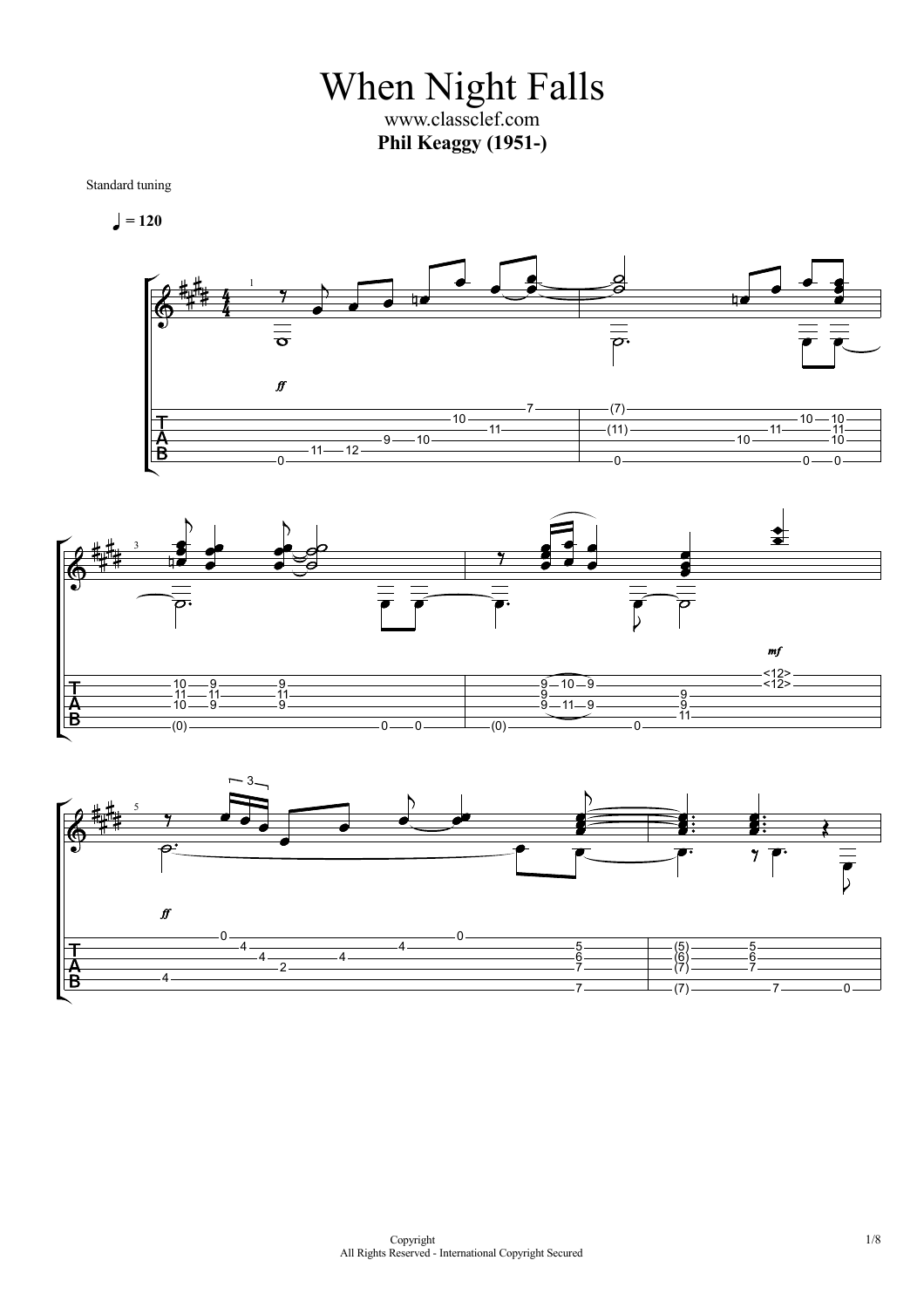







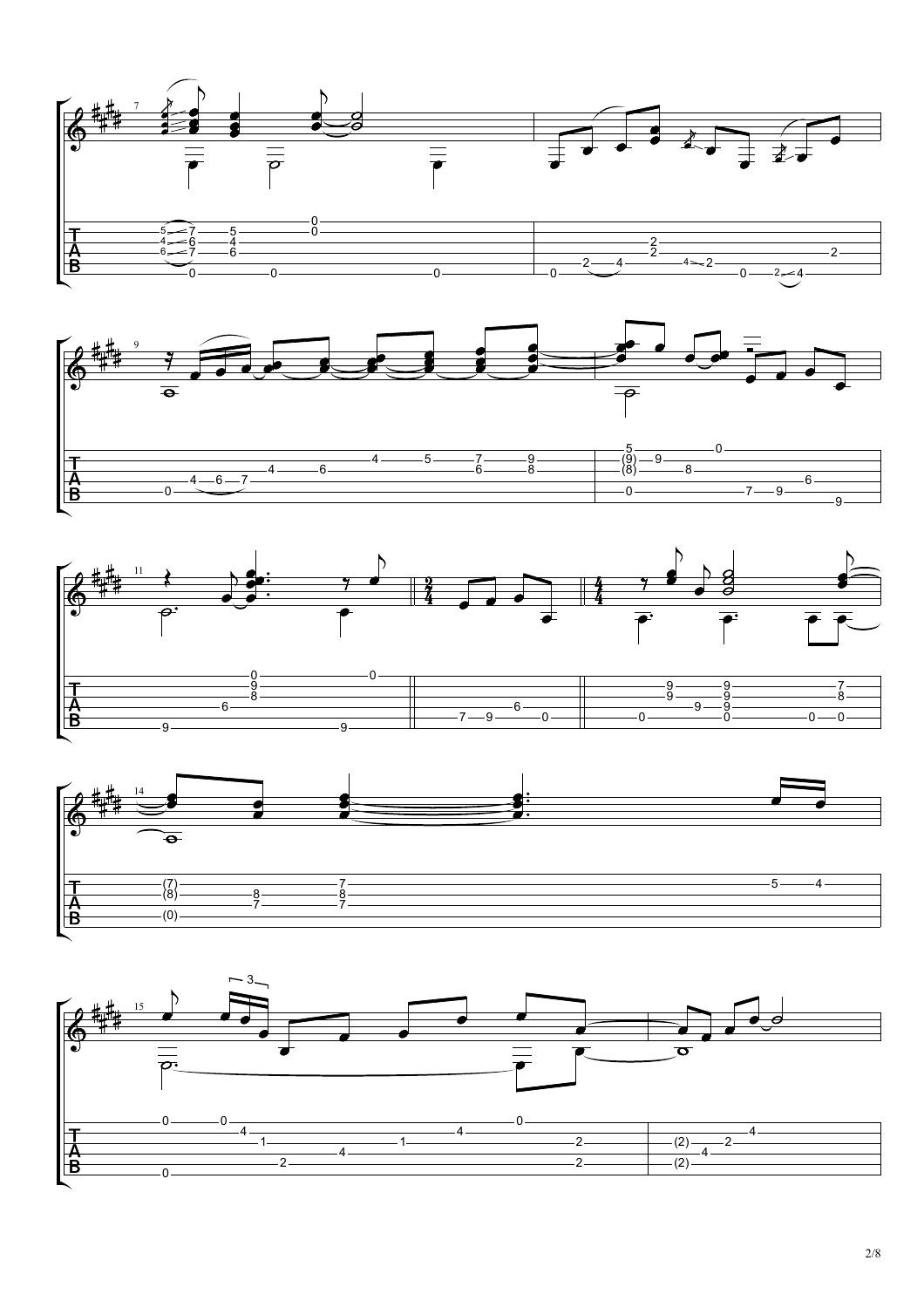

 $\mathbf{\%}$ 





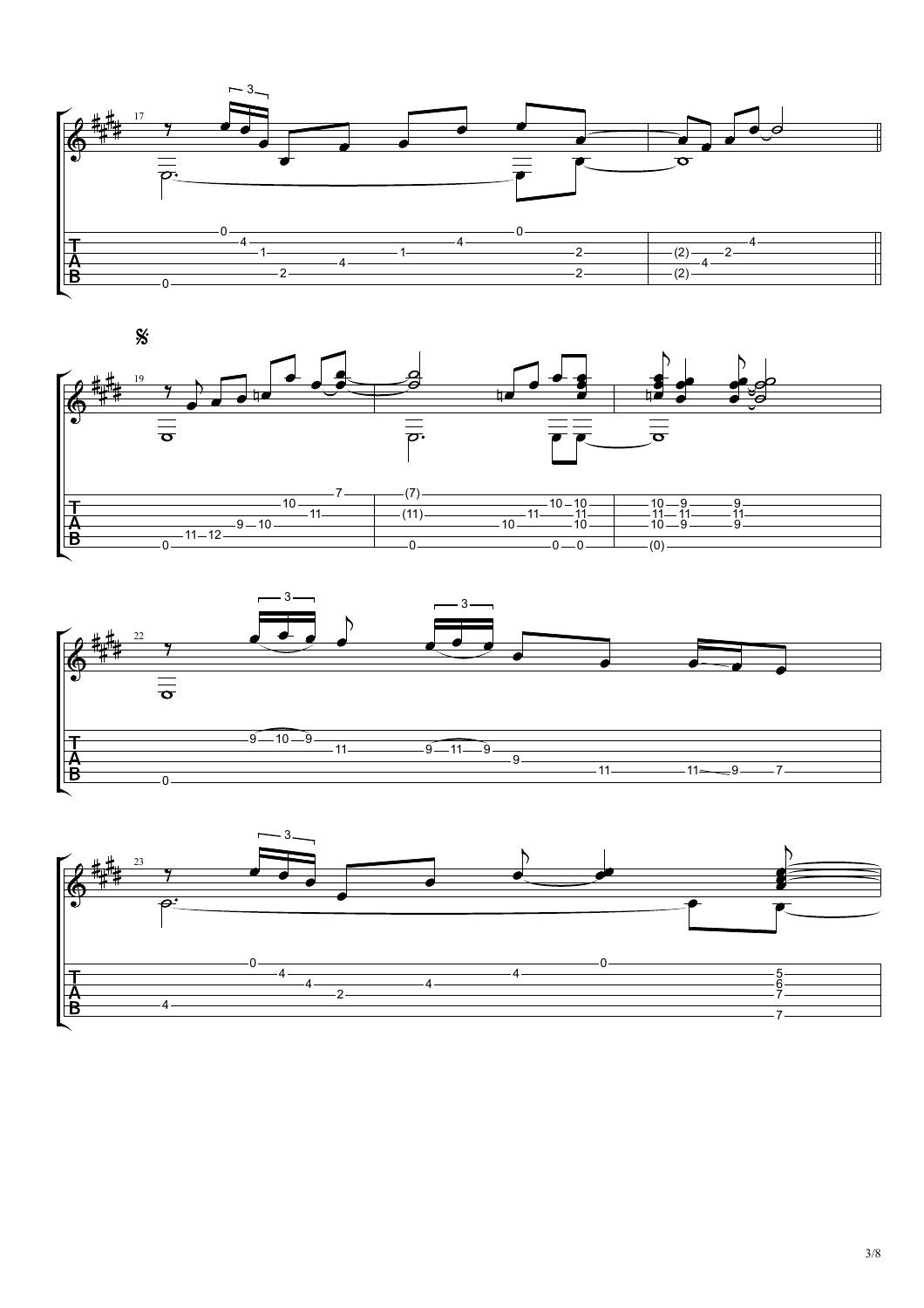







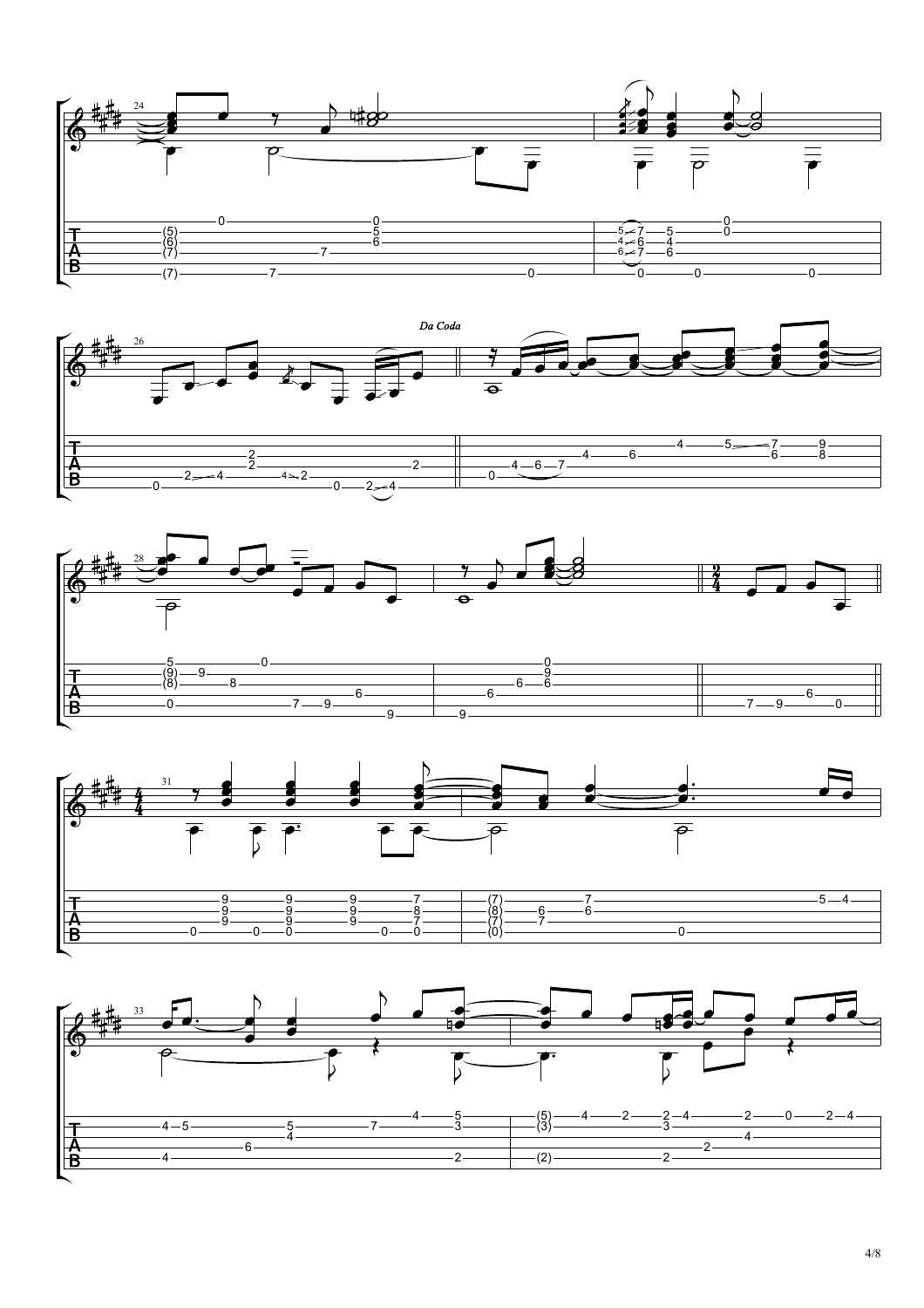







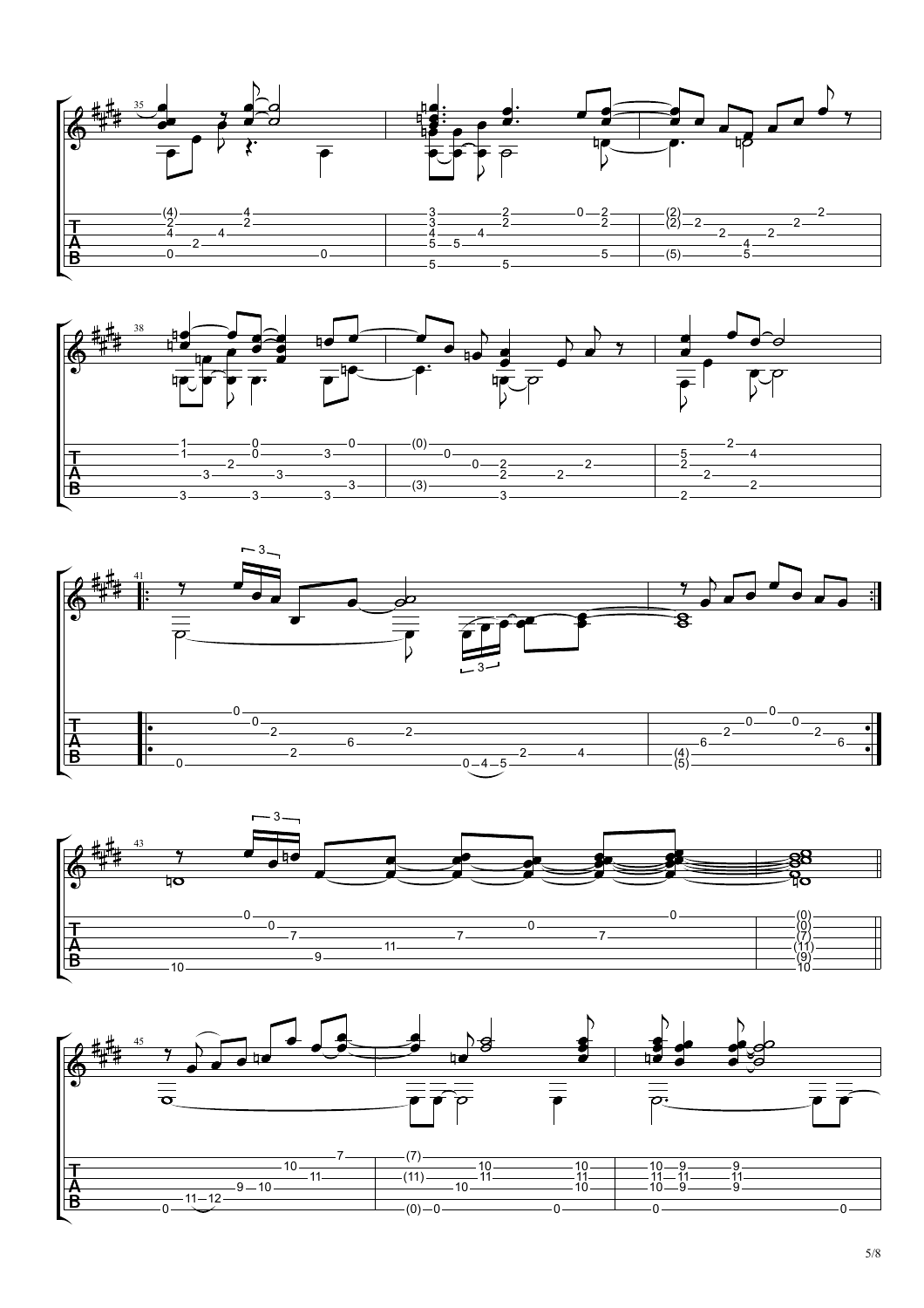







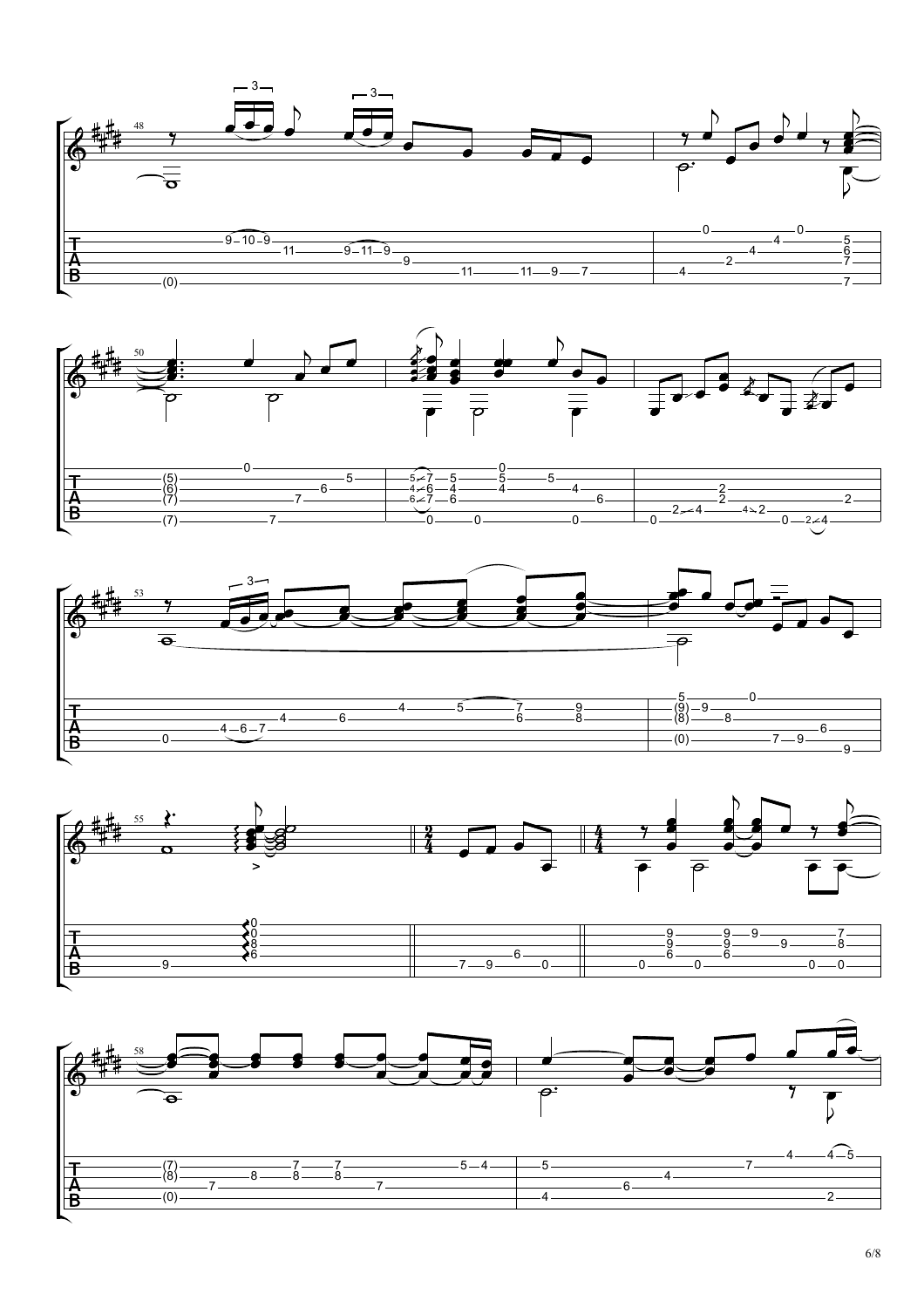